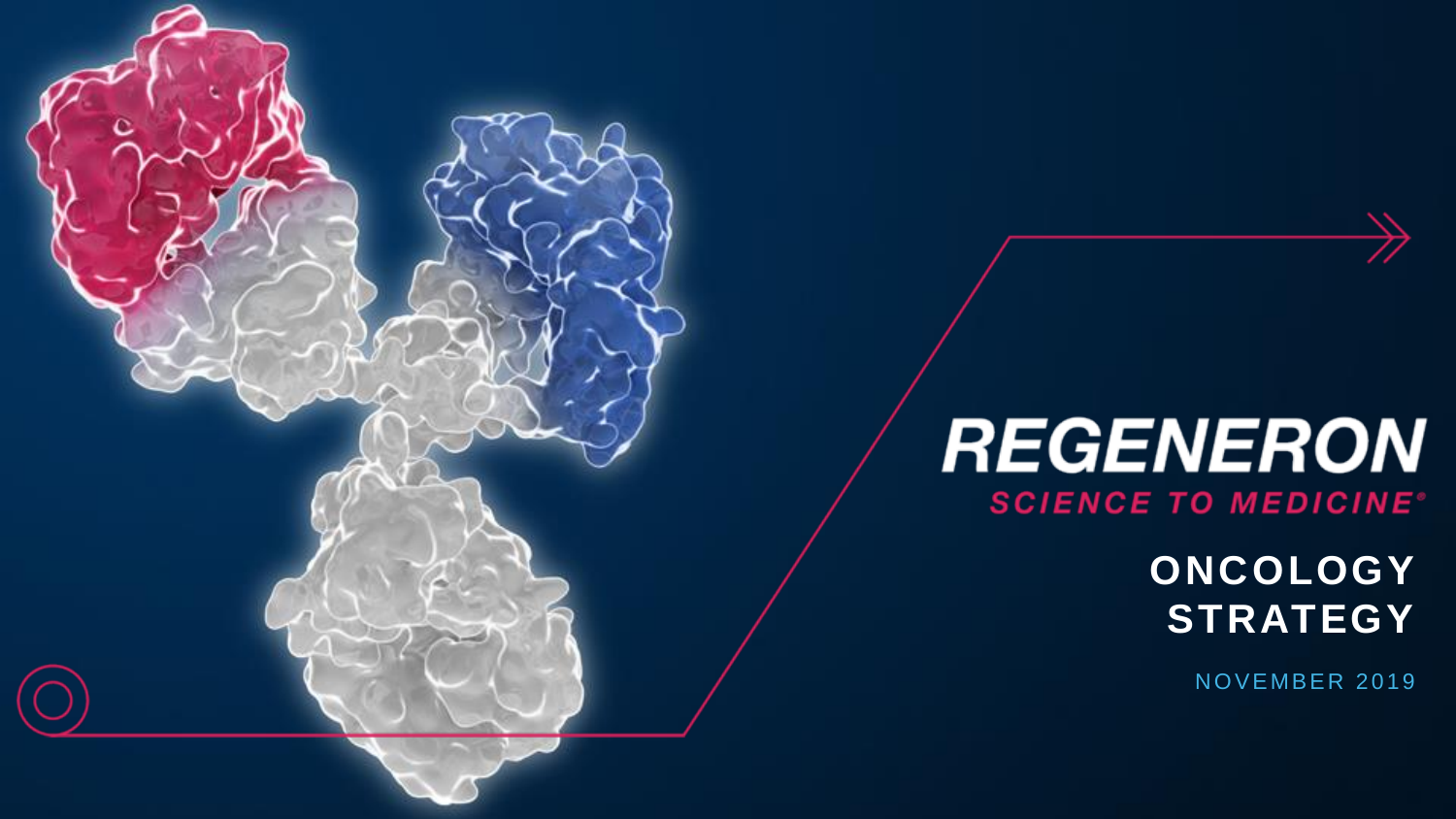# **NOTE REGARDING FORWARD-LOOKING STATEMENTS**

This presentation includes forward-looking statements that involve risks and uncertainties relating to future events and the future performance of Regeneron Pharmaceuticals, Inc. ("Regeneron" or the "Company"), and actual events or results may differ materially from these forward-looking statements. Words such as "anticipate," "expect," "intend," "plan," "believe," "seek," "estimate," variations of such words, and similar expressions are intended to identify such forward-looking statements, although not all forward-looking statements contain these identifying words. These statements concern, and these risks and uncertainties include, among others, the nature, timing, and possible success and therapeutic applications of Regeneron's products, product candidates, and research and clinical programs now underway or planned, including without limitation Libtayo® (cemiplimab) Injection and Regeneron's other oncology programs (including its costimulatory bispecific portfolio) and the use of human genetics in Regeneron's research programs; the extent to which the results from Regeneron's research programs or preclinical testing may lead to advancement of product candidates to clinical trials or therapeutic applications; unforeseen safety issues resulting from the administration of products and product candidates in patients, including serious complications or side effects in connection with the use of Regeneron's product candidates in clinical trials; the likelihood and timing of possible regulatory approval and commercial launch of Regeneron's late-stage product candidates and new indications for marketed products, including without limitation Libtayo; the likelihood and timing of achieving any of the anticipated milestones described in this presentation; the extent to which the results from the research and development programs conducted by Regeneron or its collaborators may be replicated in other studies and lead to therapeutic applications; ongoing regulatory obligations and oversight impacting Regeneron's marketed products (such as Libtayo), research and clinical programs, and business, including those relating to patient privacy; determinations by regulatory and administrative governmental authorities which may delay or restrict Regeneron's ability to continue to develop or commercialize Regeneron's products and product candidates; competing drugs and product candidates that may be superior to Regeneron's products and product candidates; uncertainty of market acceptance and commercial success of Regeneron's products and product candidates and the impact of studies (whether conducted by Regeneron or others and whether mandated or voluntary) on the commercial success of Regeneron's products and product candidates; the availability and extent of reimbursement of the Company's products from third-party payers, including private payer healthcare and insurance programs, health maintenance organizations, pharmacy benefit management companies, and government programs such as Medicare and Medicaid; coverage and reimbursement determinations by such payers and new policies and procedures adopted by such payers; the ability of Regeneron to manufacture and manage supply chains for multiple products and product candidates; the ability of Regeneron's collaborators, suppliers, or other third parties (as applicable) to perform manufacturing, filling, finishing, packaging, labeling, distribution, and other steps related to Regeneron's products and product candidates; unanticipated expenses; the costs of developing, producing, and selling products; the ability of Regeneron to meet any of its sales or other financial projections or guidance and changes to the assumptions underlying those projections or guidance; risks associated with intellectual property of other parties and pending or future litigation relating thereto (including without limitation the patent litigation and other related proceedings relating to Dupixent® (dupilumab) Injection and Praluent® (alirocumab) Injection), other litigation and other proceedings and government investigations relating to the Company and/or its operations, the ultimate outcome of any such proceedings and investigations, and the impact any of the foregoing may have on Regeneron's business, prospects, operating results, and financial condition; and the potential for any license or collaboration agreement, including Regeneron's agreements with Sanofi, Bayer, and Teva Pharmaceutical Industries Ltd. (or their respective affiliated companies, as applicable), as well as Regeneron's other oncology collaborations discussed in this presentation, to be cancelled or terminated without any further or future product success. A more complete description of these and other material risks can be found in Regeneron's filings with the U.S. Securities and Exchange Commission, including its Form 10-K for the fiscal year ended December 31, 2018 and its Form 10-Q for the quarterly period ended September 30, 2019 including in each case in the section thereof captioned "Item 1A. Risk Factors." Any forward-looking statements are made based on management's current beliefs and judgment, and the reader is cautioned not to rely on any forward-looking statements made by Regeneron. Regeneron does not undertake any obligation to update publicly any forward-looking statement, including without limitation any financial projection or guidance, whether as a result of new information, future events, or otherwise.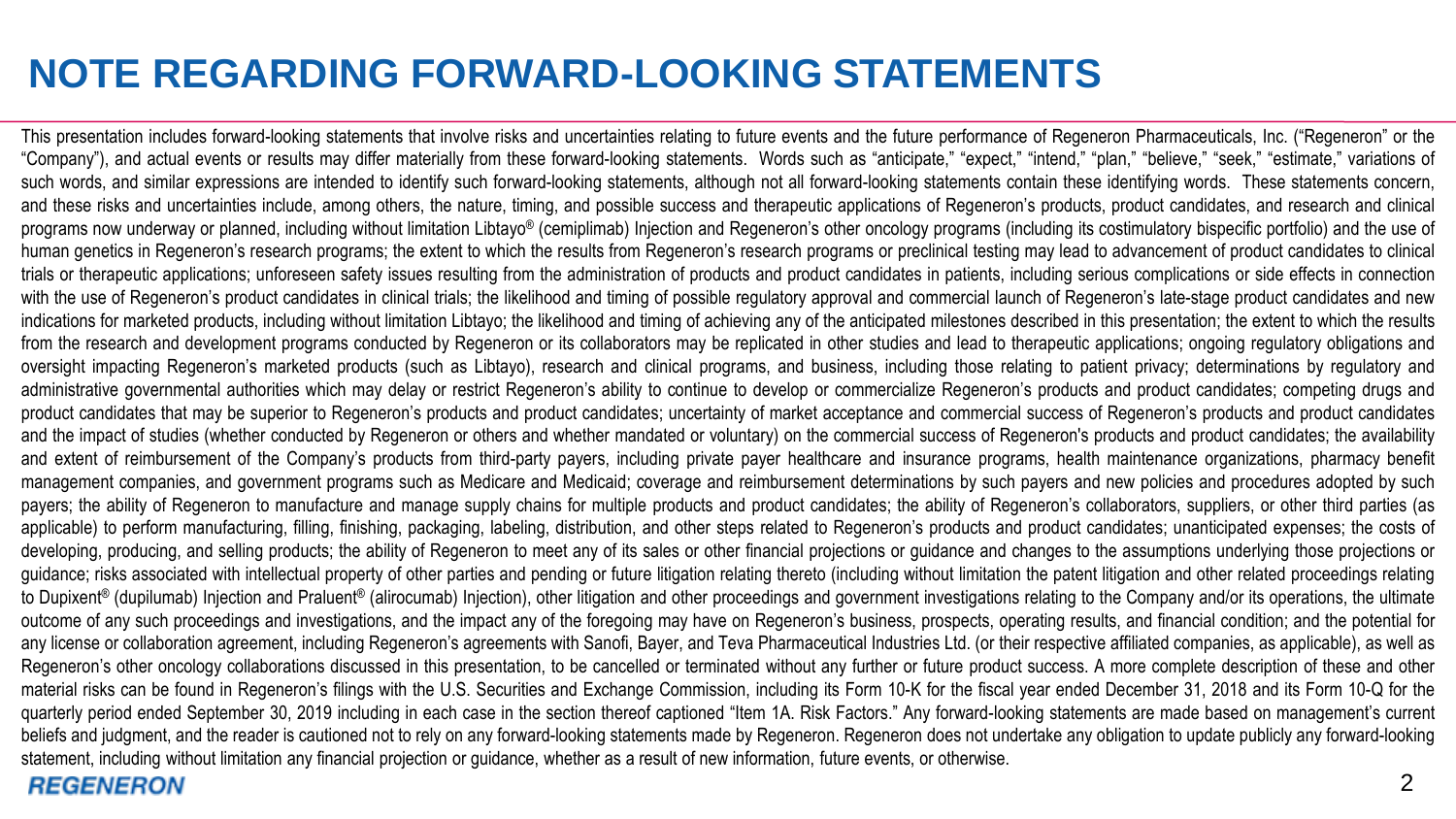# **ONCOLOGY STRATEGY: COMPETE, ENHANCE, EXTEND**



**Compete:** Libtayo in tumors "responsive" to PD1 checkpoint inhibition (e.g., skin & lung)

• PD-(L)1 market: >\$15Bn in 2018, +65% YoY growth\*

**Enhance:** Even for "responsive" tumors, more than half patients do not respond to IO treatment

• Add novel therapeutics to Libtayo to "*enhance*" responsiveness for these tumors

**Extend:** For tumor settings with limited response to checkpoint inhibition

• Novel therapeutics to "*extend*" responsiveness to these tumor settings – e.g. bispecifics

\*Based on annual sales data for approved PD-(L)1 agents in 2018 and 2017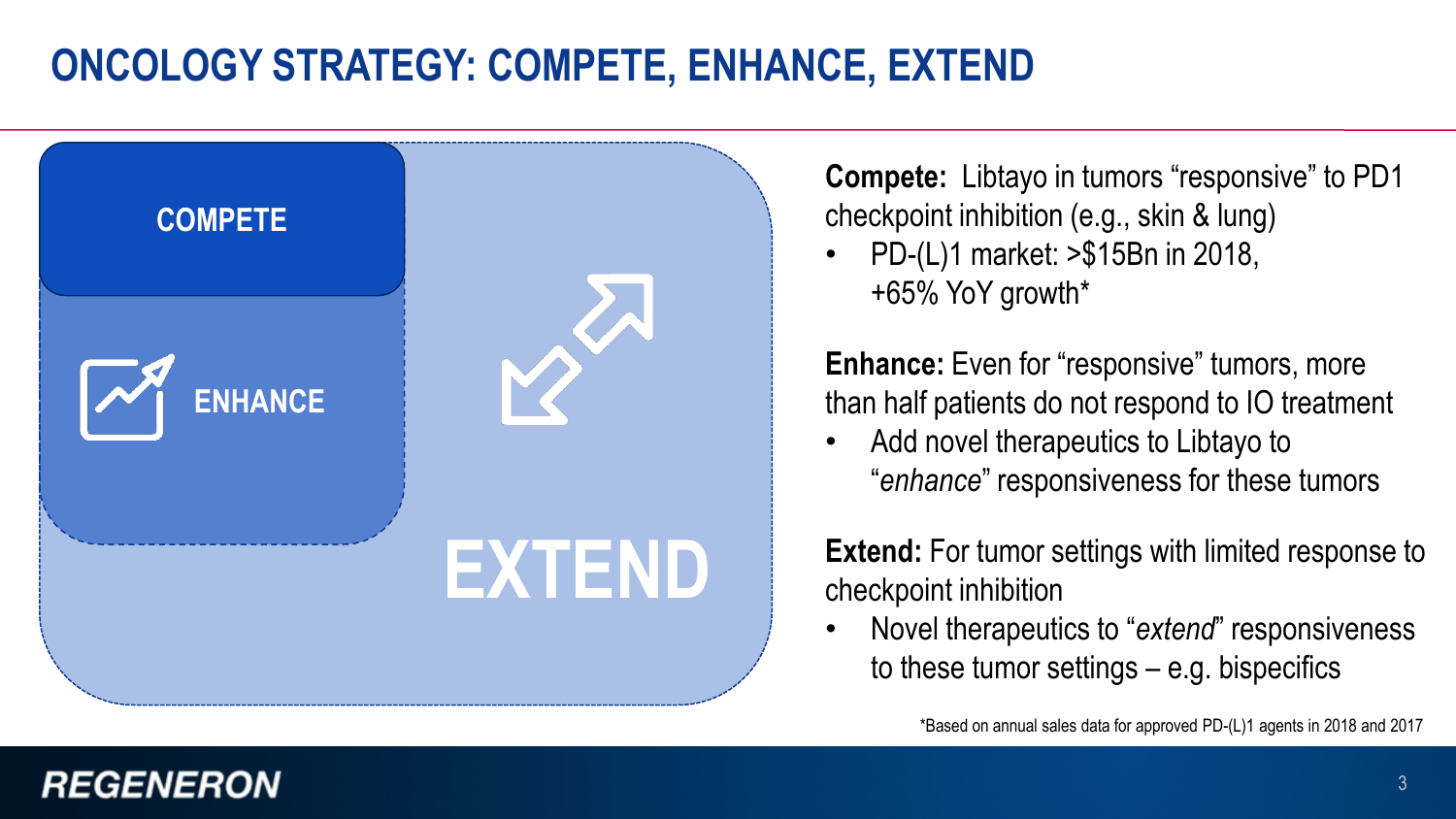# **OUR ONCOLOGY TOOLKIT CONSISTS OF INTERNALLY DEVELOPED AND EXTERNALLY PARTNERED THERAPEUTIC CANDIDATES**



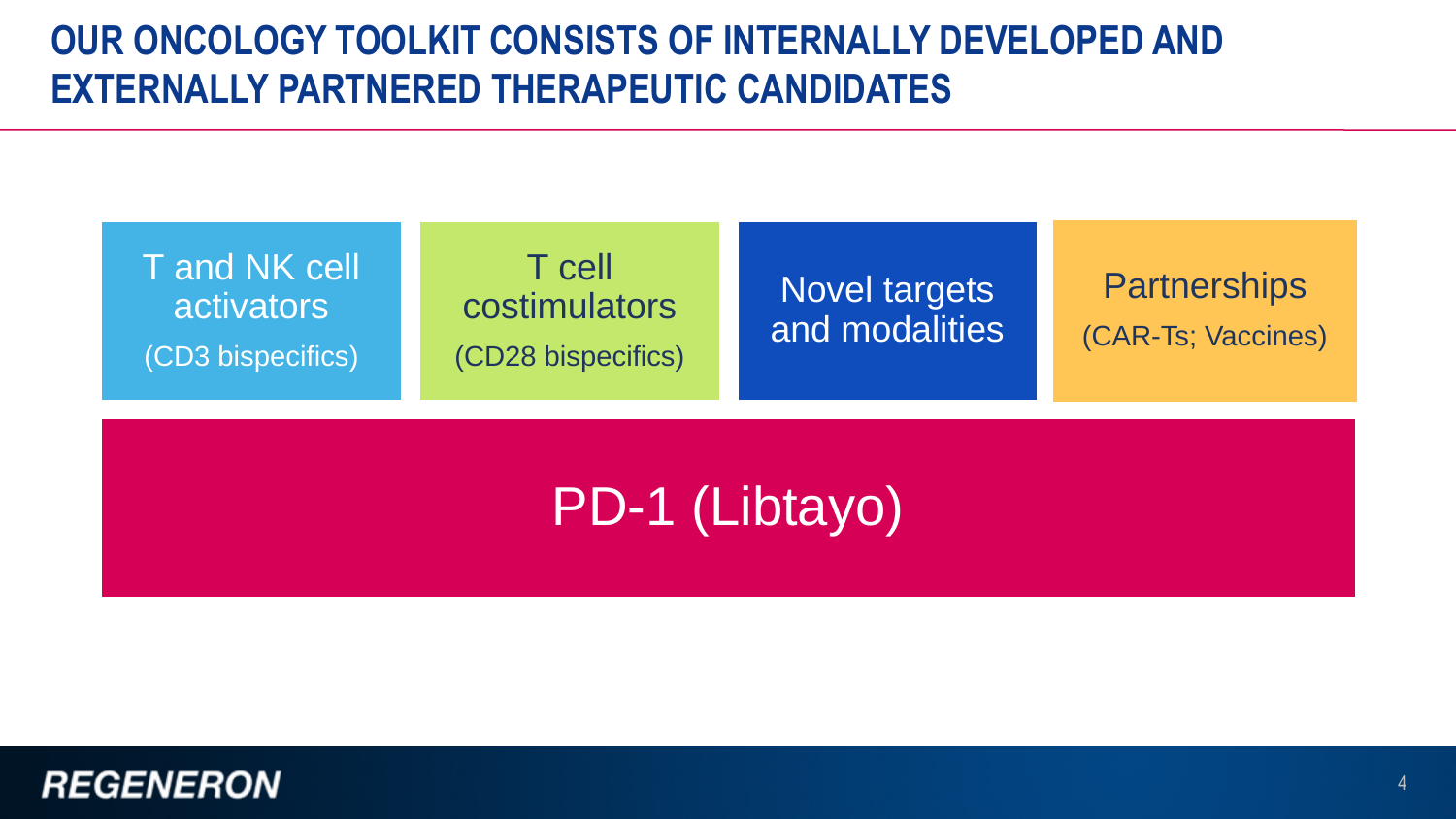# **LIBTAYO STORY: ESTABLISH LIBTAYO AS THE FOUNDATION TO COMPETE, ENHANCE AND EXTEND TREATMENT BENEFITS IN MONOTHERAPY AND IN COMBINATIONS**



\*ORR – Objective Response Rate; in NSCLC, regulatory authorities do not consider ORR a validated surrogate endpoint; CSCC – Cutaneous Squamous Cell Carcinoma; BCC – Basal Cell Carcinoma; NSCLC – Non-Small Cell Lung Cancer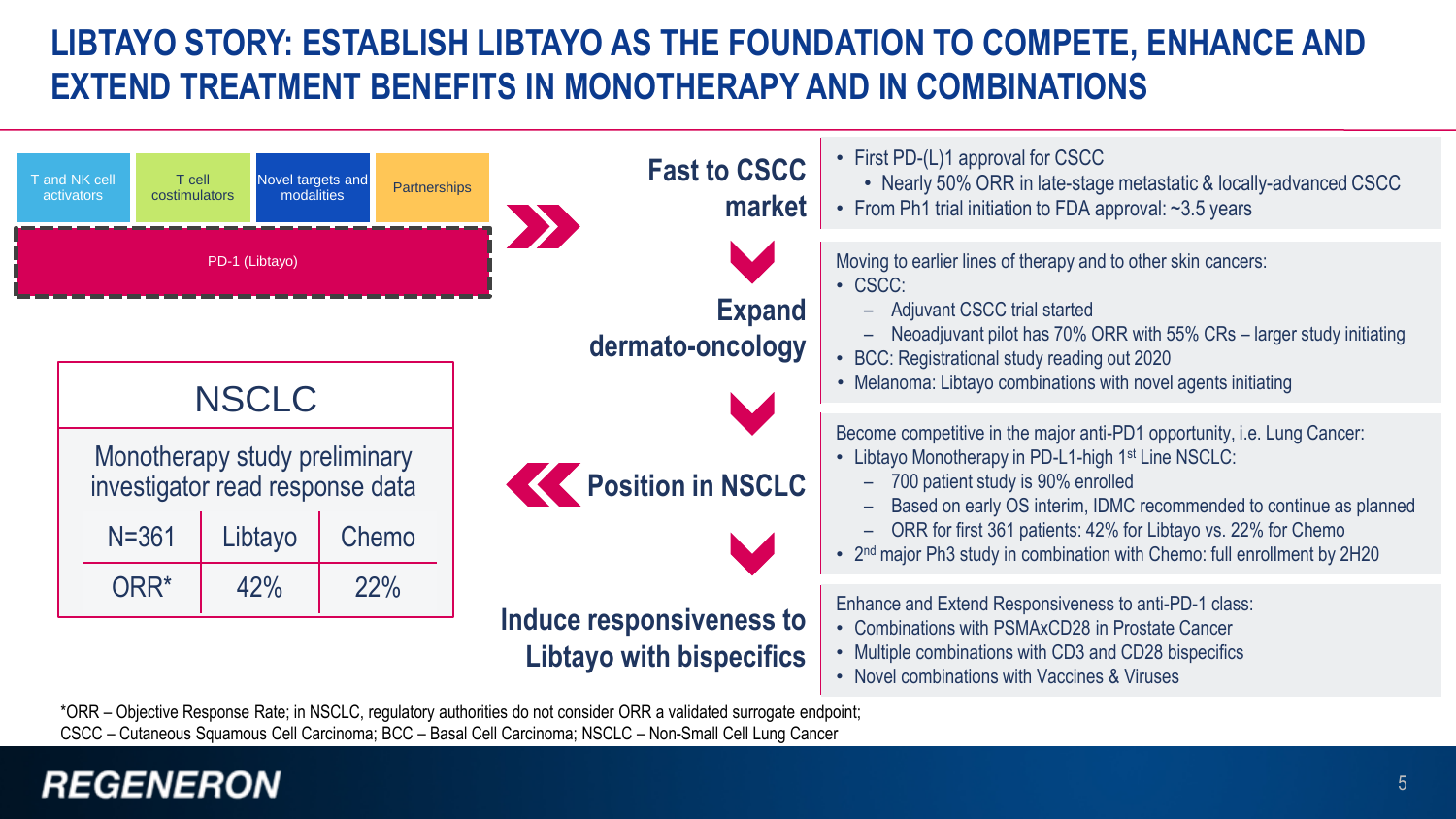# **REGENERON CAN CREATE AND DEVELOP HIGH-QUALITY BISPECIFICS OF ANY DESIRED SPECIFICITY**



# VELOCISUITE®

- VG + VI technologies are fundamental – allowing us to compete and partner
- First- and/or best-in-class reagents
- Foundation for Dupixent, Libtayo, and Praluent; poised to continue to deliver
- REGN can make several distinct classes of bispecifics using next generation VI mice

VI – VelocImmune®; VG – VelociGene®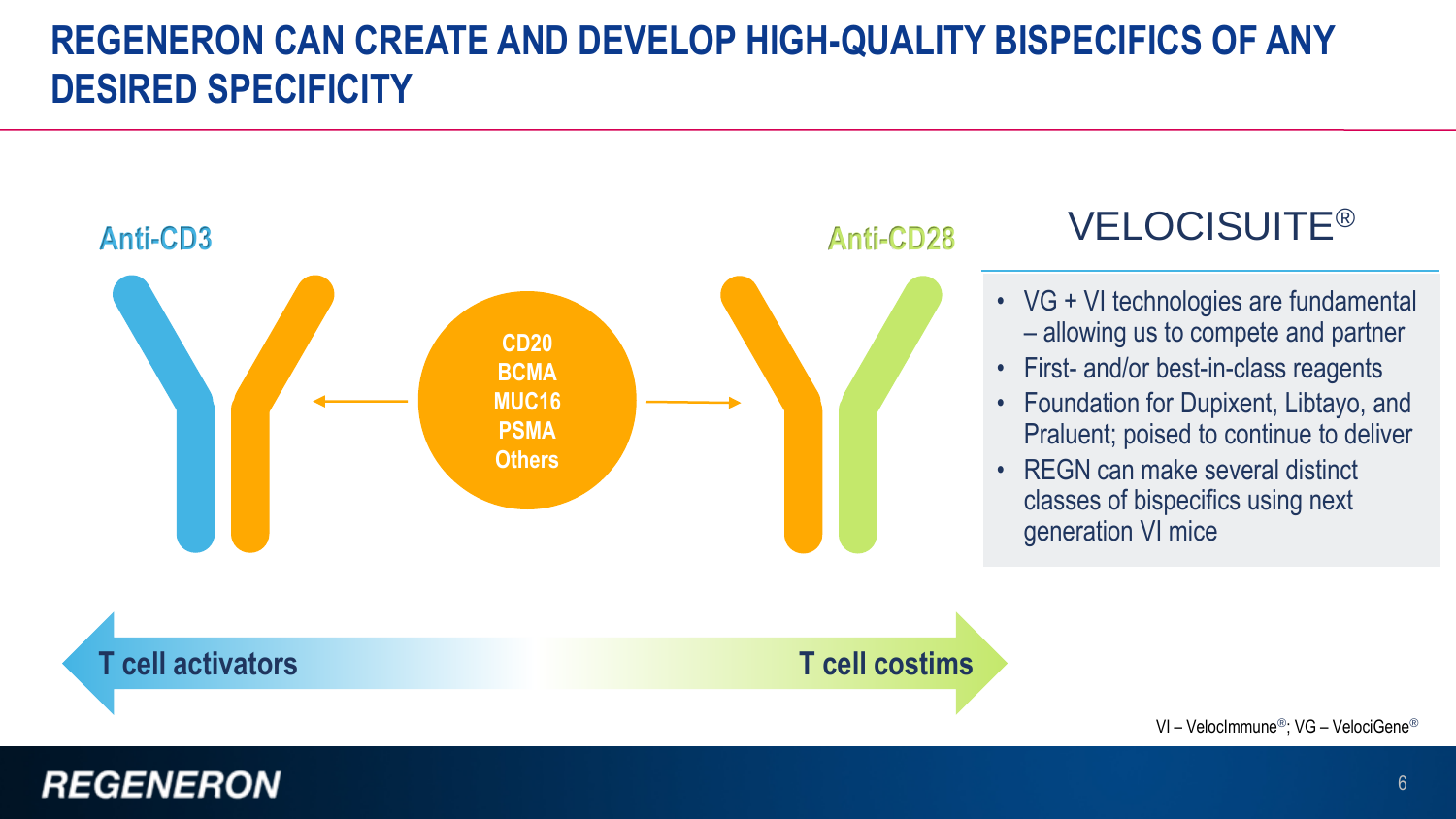## **BISPECIFICS VISION: ENHANCE ACTIVITY VS TUMORS ALREADY RESPONSIVE TO ANTI-PD-1, AND EXTEND ACTIVITY TO IO-UNRESPONSIVE TUMORS**



- CD20xCD3 with potential best-in-class activity, to be updated at ASH'19 – Initiated Pivotal Phase 2 study
- BCMAxCD3: encouraging single-agent data to be presented at ASH'19
- MUC16xCD3 ongoing in ovarian cancer, more solid tumors to come – Combinations with Libtayo and other bispecifics to increase activity
- **MUC16xCD3**

- PSMAxCD28 is first "costimulatory" bispecific – In combination with Libtayo, to induce activity in Prostate Cancer
- Several CD3 and CD28 bispecifics in Preclinical Pipeline
	- Can be combined together or with Libtayo to enhance activity
	- Also includes "non-IO" bispecifics such as METxMET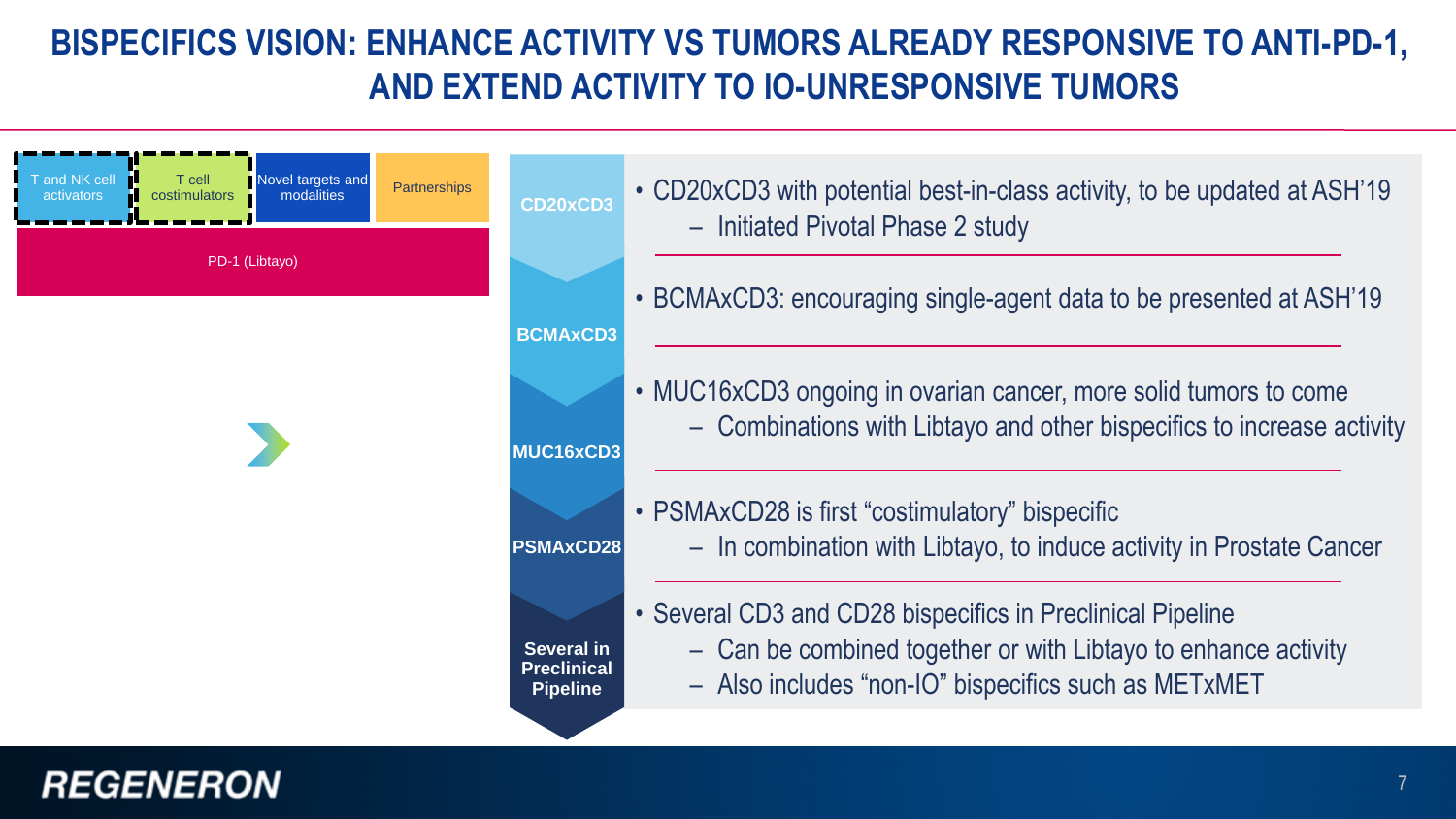# **BISPECIFICS STORY, CHAPTER 1: CD20xCD3 IN LYMPHOMA**



**Anti-CD3 Anti-CD20**

- REGN1979 links CD20 on tumor cells to CD3 on killer T cells
- First bispecific in our portfolio: required careful approach to safely escalate doses of a potent immunostimulatory agent to provide benefit to patients

#### **REGN1979 POC EHA data (June 2019)**

### **Late-Stage Follicular Lymphoma**

- Strong monotherapy activity
- N=14, doses 5mg–320 mg
- ORR=93%, CR=71%

#### **Late-Stage DLBCL**

- Encouraging monotherapy activity
- N=7, doses 80mg–160 mg
- ORR=57% (4/7, all CRs)
	- 2/4 ORR in post-CAR-T responders

**ORR and Durability to be updated at ASH 2019 (~20 patients treated at target doses in both FL & DLBCL)**

DLBCL – Diffuse Large B Cell Lymphoma

**REGN1979**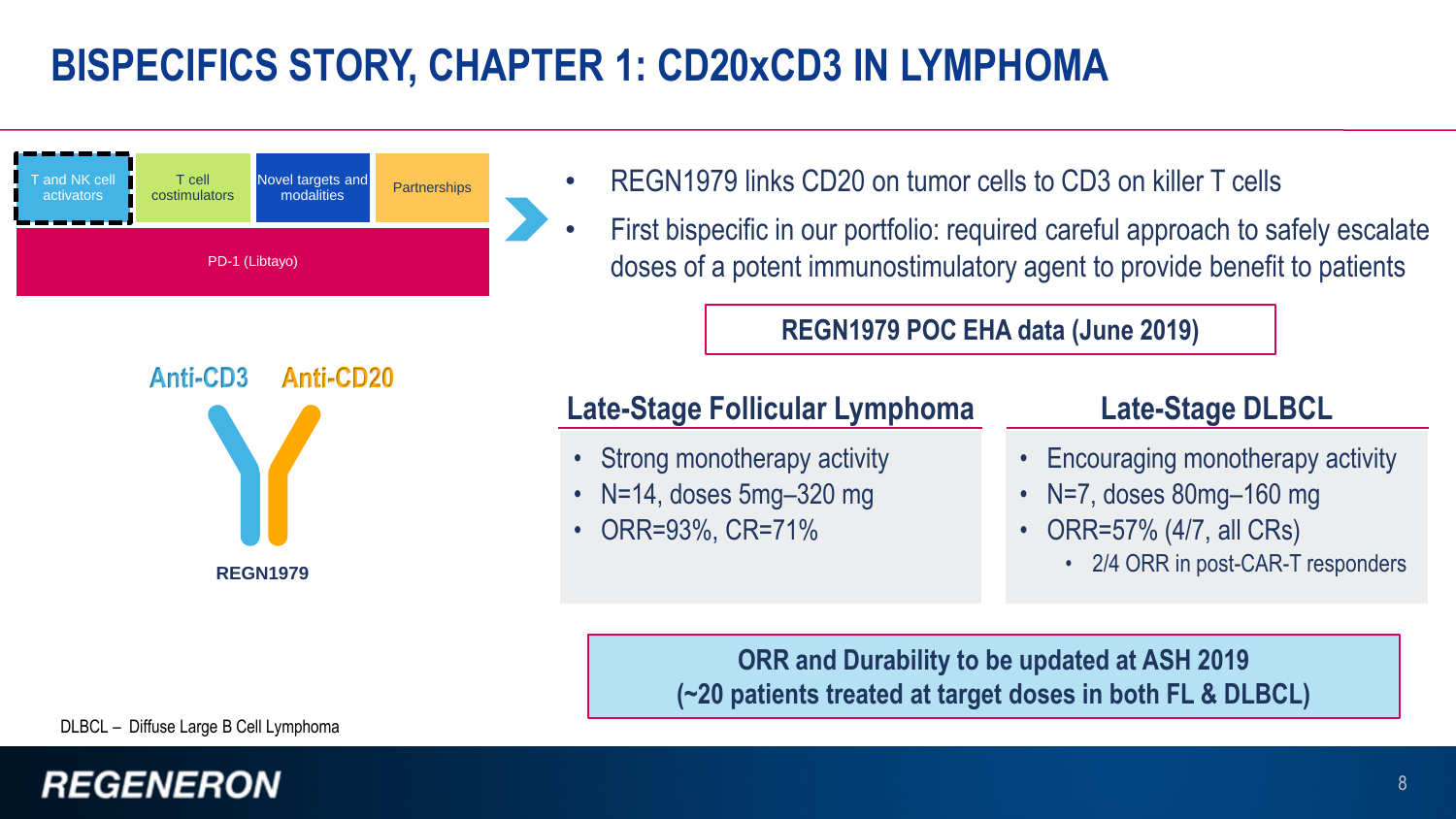# **BROADENING OUR ONCOLOGY PIPELINE**



TSA = Tumor Specific Antigen This slide includes pipeline drug candidates currently undergoing clinical testing in a variety of diseases. The safety and efficacy of these drug candidates have not been evaluated by any regu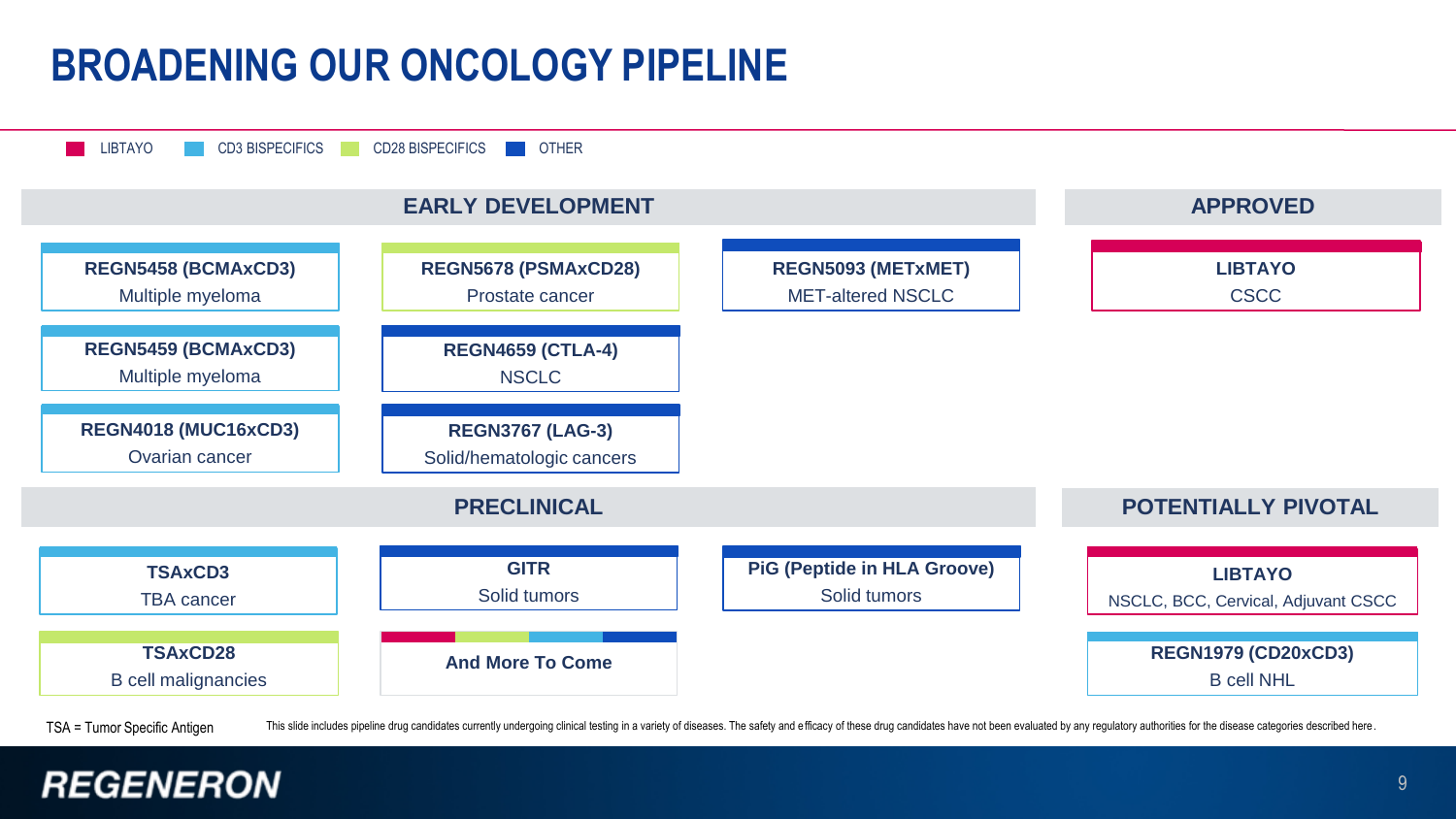# **ONCOLOGY R&D COLLABORATIONS**



VSV – Vesicular Stomatitis Virus; HSV – Herpes Simplex Virus